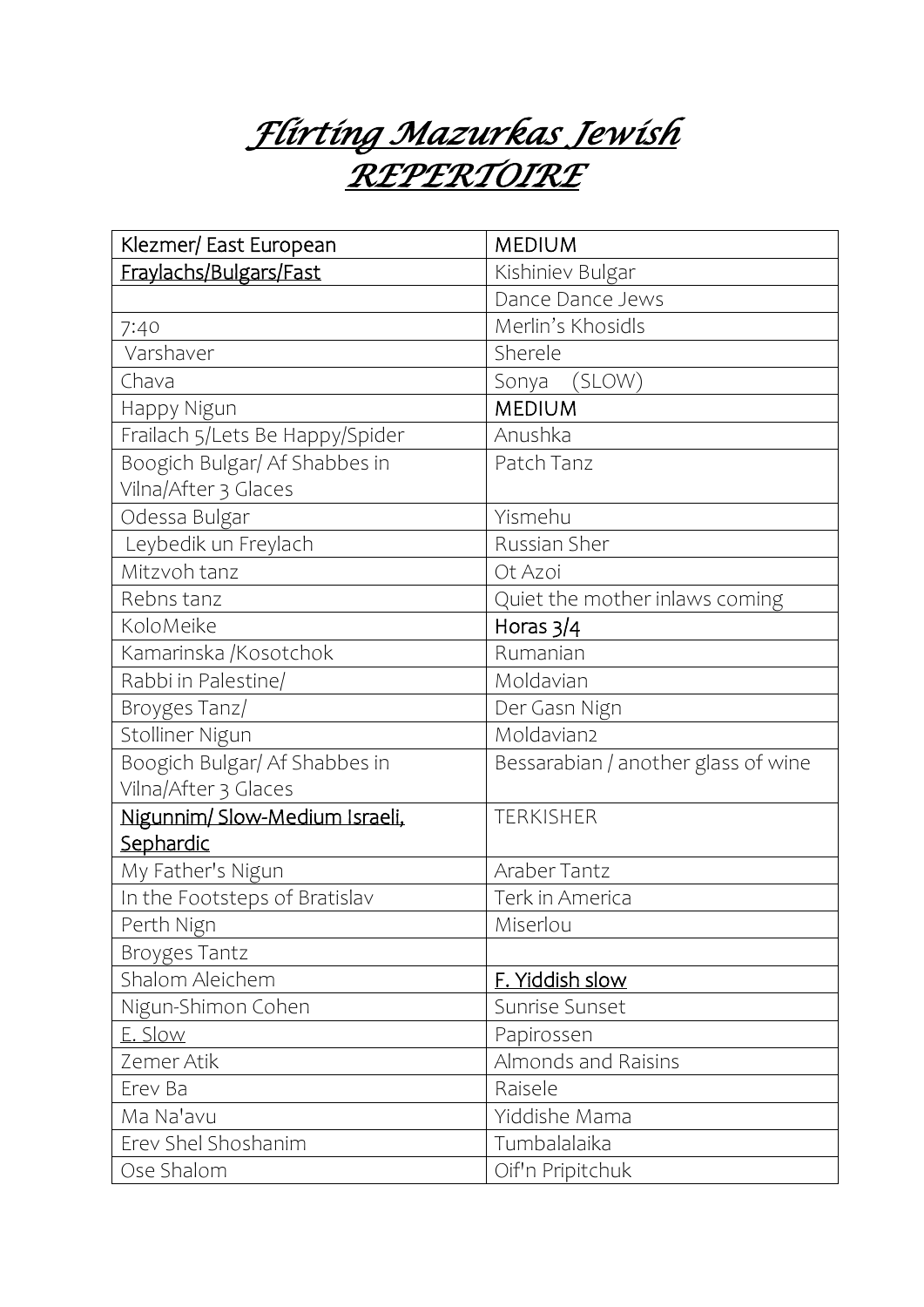| Yah Ribon                          | Dona Dona              |
|------------------------------------|------------------------|
| Y'Did Nefesh                       | F. Yiddish slow        |
| Yiddish/Israeli/Chassidic          | Sunrise Sunset         |
| <b>Fast</b>                        | Papirossen             |
| Mazel Tov                          | Almonds and Raisins    |
| Hevenu Shalom Aleichem             | Raisele                |
| Artsa Alinu                        | Yiddishe Mama          |
| Mitzva G'Dola                      | Tumbalalaika           |
| Od Lo Ahavti Dai                   | Oif'n Pripitchuk       |
| Hora Hadera                        | Yiddish fast/medium    |
| V'David Y'fe Enayim                | Abi Gezunt             |
| Mezinke                            | Fiddler on the Roof    |
| Ut Azoi                            | If I Were a Rich Man   |
| Al Kol Ele                         | Rabbi Elimelech        |
| Sisu Et Y'rushalayim               | Lomir Zich Iberbeten   |
| Bashana Haba-a                     | Bist Du Schein         |
| Hava Nagila                        | Shein Di Levone        |
| Chassidic Song (Giora)             | ShaShaDer Rebbe Gait   |
| HoraChamon                         | Ciribim                |
| Yeverecha                          | Die Greene Koseene     |
| Veha'er Elninu                     | Yossel Yossel          |
| Ele Chamblalibi                    | <b>Wedding Horas</b>   |
| Yesusim                            | Choson Kala Mazel Tov  |
| Yismechu                           | Siman Tov              |
| Ufaratsa                           | Mazel Tov              |
| Od Yishama                         | Hevenu Shalom Aleichem |
| Simontov                           | Artsa Alinu            |
|                                    | Mitzva G'Dola          |
| Wedding March                      | Od Lo Ahavti Dai       |
| Mi adir                            | Hora Hadera            |
| sunrise sunset                     | V'David Y'fe Enayim    |
| alter rebbens nigun(wedding march) | Mezinke Dm             |
| nigun beltz                        | Ut Azoi Dm             |
| al kol ele                         | Od Yishama 2           |
| erev ba,                           | Al Kol Ele             |
| ma anavu,                          | Sisu Et Y'rushalayim   |
| dodi li.                           | Bashana Haba-a         |
|                                    | Hava Nagila            |
|                                    | HoraChamon             |